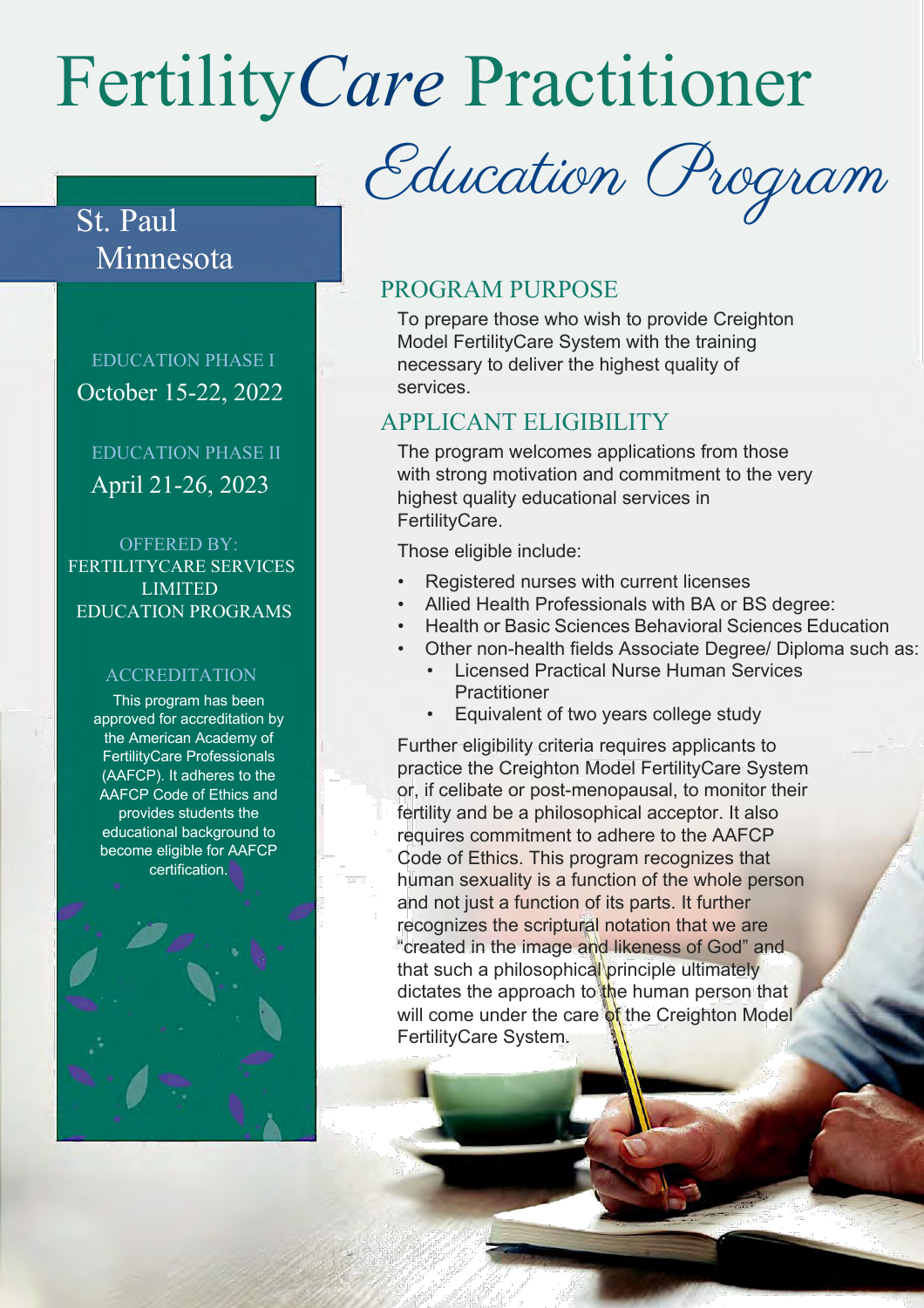Class Location

Guiding Star Wakota 1140 Robert Street South West St. Paul, MN 55118

Program Design

The program is a 13-month course of study incorporating two classroom instruction phases and supervised teaching experience. The Creighton Model FertilityCare System and NaProTechnology have been developed through research and education efforts coordinated and directed by Thomas W. Hilgers, MD, in Omaha, Nebraska USA.

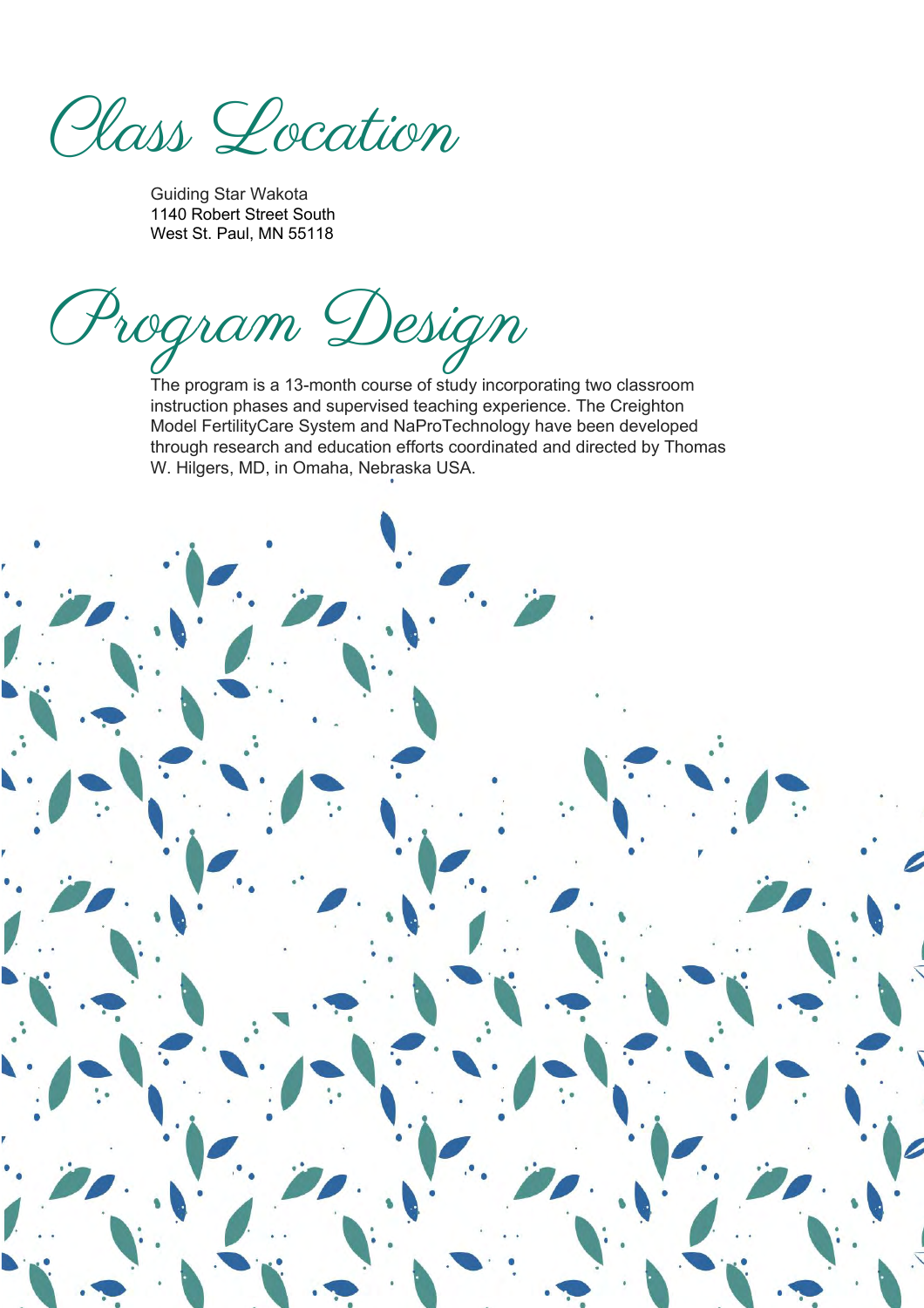## EDUCATION PHASE I: October 15 – 22, 2022

An eight-day total immersion course covering:

- History of Natural Family Planning
- Anatomy of Male & Female Reproductive System
- Menstrual Cycle: Statistical Parameters
- Anovulation and Oligoovulation
- Physiology of the Cervix
- Beginnings of Human Life
- Physiology of Breastfeeding and Menopause
- Natural Methods of Family Planning
- Investigation and Care of the Infertile Couple
- Teaching Fertility Appreciation
- Methods of Artificial Contraception
- Physical and Psychological Aspects of Induced Abortion
- Use Effectiveness of Natural and Artificial Methods of Family Planning
- Psychodynamics of Natural Family Planning
- Philosophical Attitudes on Family Life, Family Planning and Unplanned **Pregnancy**
- Human Sexuality, Married Love and Fertility
- Importance of Standardized Teaching
- Conducting an Introductory Session
- Conducting Follow-ups
- Forms for Record Keeping and Standardized Teaching
- Business Aspects of Fertility Care **Providers**
- Case Management Approach to Problem Solving
- Introduction to NaProTechnology

## SUPERVISED PRACTICUM I:

A six-month faculty supervised teaching experience at the student's home location to develop basic skills.

#### EDUCATION PHASE II: April 21 – 26, 2023

A six-day course of advanced study consisting of lecture, group discussion and handson problem solving of advanced aspects of teaching the Creighton Model FertilityCare System. Topics include:

- Management of Infertility, Chronic Discharges, Unusual Bleeding and Continuous **Discharges**
- NaProTechnology
- Advanced Issues
- Pregnancy Evaluation Principles
- Advanced Case Management, etc.
- Advanced Business Aspects

#### SUPERVISED PRACTICUM II:

Seven months in duration, this faculty supervised teaching experience includes an On-Site visitation.

## FINAL CERTIFICATE EXAMINATION:

All students are required to take a criterion referenced professionally administered final examination, which is proctored at the student's home location.

*Note: upon completion of the education program, a Practitioner must become an affiliate of or participate in an affiliated center of FertilityCare Centers of America to order Creighton Model client-teaching materials.*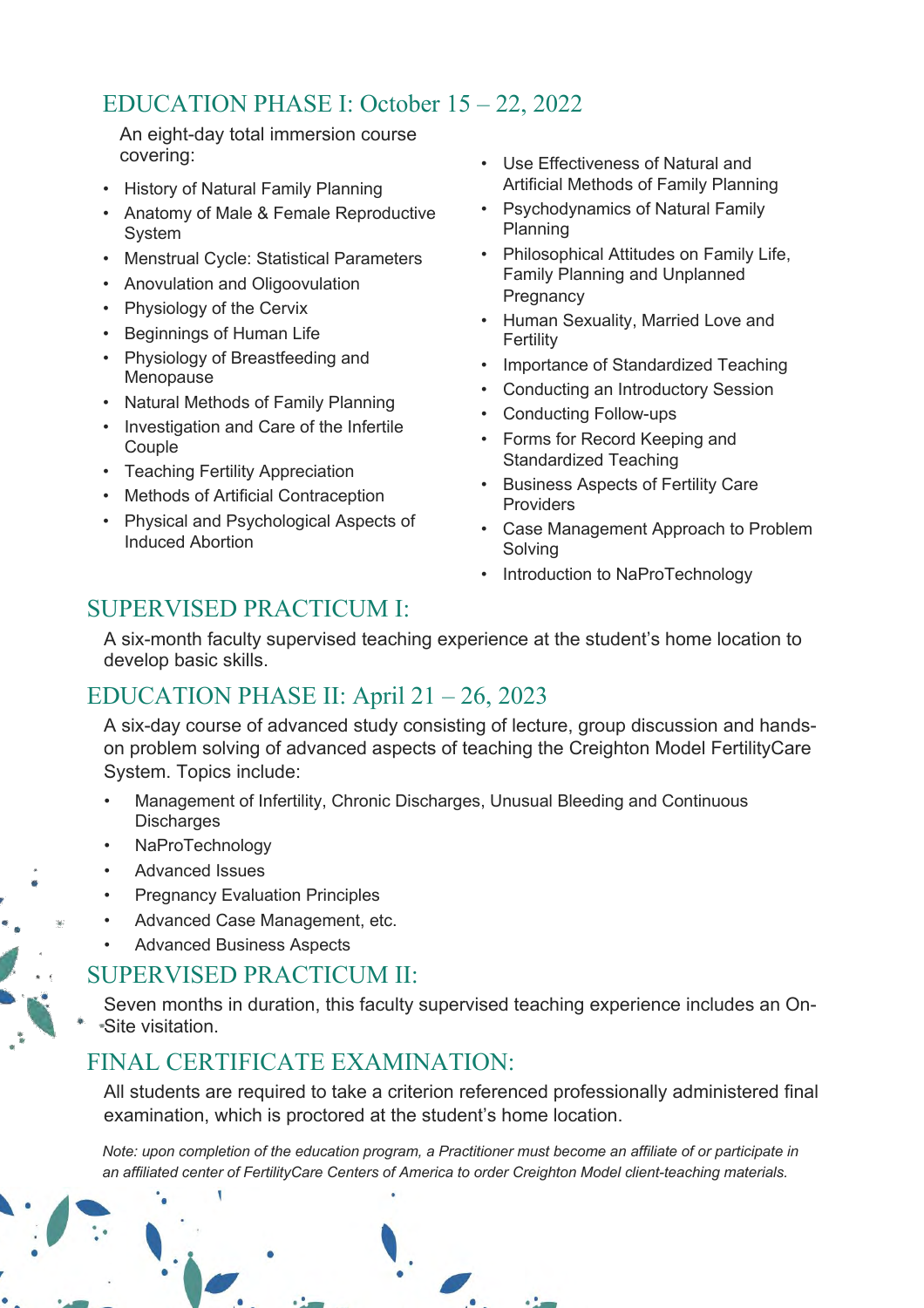### PROGRAM FACULTY

**Margaret P. Howard, MAM, CFCE**  Program Director – Bloomington, IL

*Faculty realizes no financial gain.*

**Dawn Schreifels, MD, CFCMC**  Physician - Cambridge, MN

## LODGING

Many hotels are located within a 5-mile radius of the class location. For assistance in finding lodging, contact the local contact person.

## **COSTS**

Application fee  $$50.00$ Practitioner Tuition **\$4,560.00** *Includes 13-month program – Education Phases I & II, Supervised Practicums I & II, final certification exam fees, required textbooks and up to \$35 shipping/taxes (any fees exceeding that amount will be billed to the student.)*

*Deposit of \$500 is due to FertilityCare Limited Education Programs upon FCP program acceptance. Remaining balance of program fees is payable at EPI registration.* 

### ADDITIONAL COSTS

**On-Site Visit** during Supervised Practicum II (supervisor transportation & lodging) is **not** covered by tuition; these costs will be billed to the student and are payable directly to the supervisor.

**Client teaching supplies:** the estimated amount for teaching the required number of clients is \$475.00 which is reimbursable from client fees.

Margaret P. Howard, MAM, CFCE, Locally, contact Jamie Keis, CFCP<br>Program Director Twin Cities FertilityCare Center Email mphoward.cfce@protonmail.com Mobile/WhatsApp 402.320.9268 Mobile 952.807.5406

Twin Cities FertilityCare Center<br>Email twincitiesnfp@gmail.com

Submit applications early to allow time for processing and preparation. Avoid late fee of \$200 by submitting application by September 10, 2022.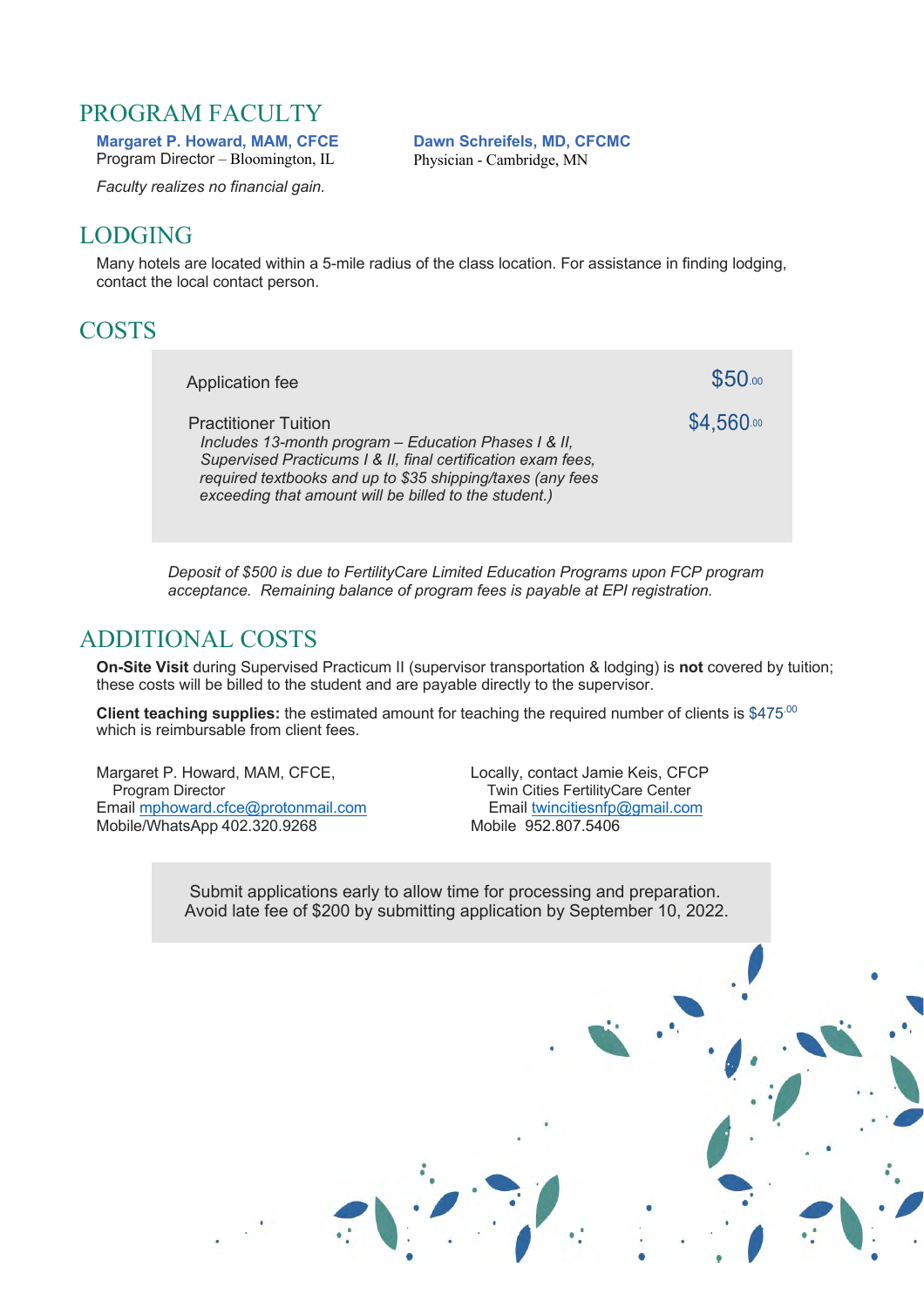## **YOUR YEAR IN THE CREIGHTON MODEL** Fertility*Care***TM** System **PRACTITIONER PROGRAM**

Your participation as a **CREIGHTON MODEL** Fertility Care<sup>TM</sup> System Practitioner Intern will prove to be a very rewarding experience. To assist you in your preparation, please read the following overview of this program.

#### **COURSE SUMMARY**

The one year educational program to become a practitioner is a professional program developed according to the basic educational principles utilized in allied health courses. The program is divided into two education phases (EPI and EPII). In addition, there are two supervised practica. The first supervised practicum (SPI) begins at the end of EPI and continues until the beginning of EPII. The second supervised practicum (SPII) begins after EPII and concludes at the time of the final examination in November of the following year. During the second supervised practicum, an On-Site Visit is conducted by your assigned faculty supervisor, for whom the student is responsible for costs of lodging and round trip transportation.

The two education phases are designed to be total immersion learning experiences in order to receive an appropriate foundation of fundamental theoretical knowledge, preparing the student to undertake the clinical component of the course, which is the actual teaching of the CREIGHTON MODEL Fertility Care™ System. The clinical phases of the course occur during the supervised practica at the student's home location. During the entire year, the student will be working under the direct supervision of either a FertilityCare Educator or Supervisor who is a Practitioner with at least one additional year of

teaching experience and is specially trained to provide the type of supervision that a practitioner intern requires.

#### **COURSE REQUIREMENTS**

During the supervised practica you will have a number of assignments to submit to your assigned supervisor for input, evaluation and grading. For these assignments, you will need access to photocopying facilities in order to send copies to your supervisor. In addition, there are specific client quota requirements for the two supervised practica for which you should begin preparing for at this time.

The following client requirements exist for a student enrolled in the **CREIGHTON MODEL** Fertility Care<sup>M</sup> System Practitioner Program:

- 6 new clients during EPI (prior to EPII)
- 12 clients (6 new) to be eligible for the onsite visit
- 18 (minimum) total clients to complete the program

#### **ADVANCE COURSE PREPARATIONS**

During EPI, you will learn to present the Introductory Session, which is a one hour slide presentation. Since new clients register to participate in your program at that time, we suggest that you **schedule your first Introductory Session for an evening time slot two weeks following the end of EPI.** In addition, you **should schedule three more Introductory**